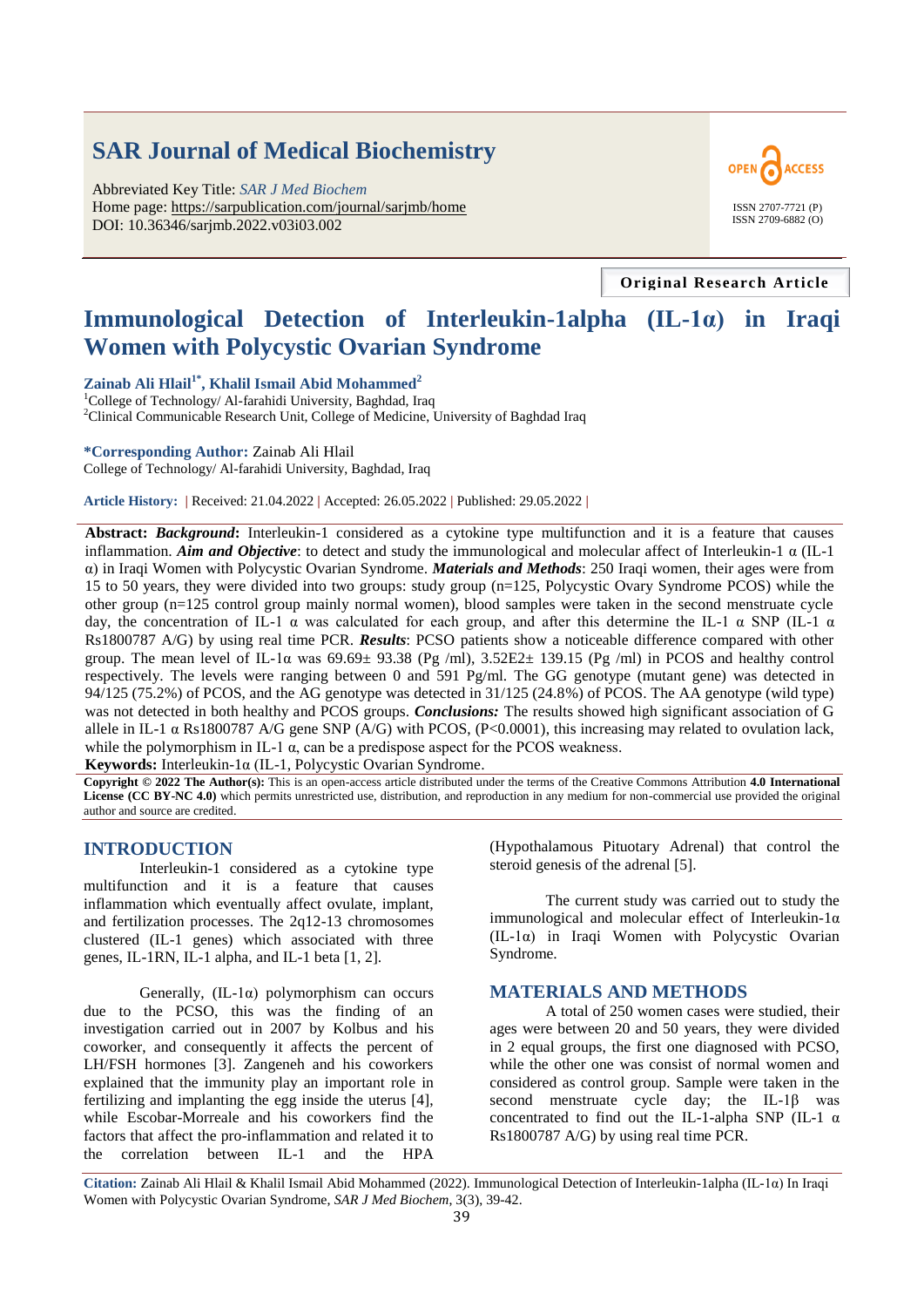# **RESULTS**

The level of IL-1  $\alpha$  showed significant difference in both groups (PCOS and healthy). The mean level of IL-1 $\beta$  was 69.69± 93.38 (Pg /ml), 3.52E2± 139.15 (Pg /ml) in PCOS and healthy control respectively. The levels were ranging between 0 and 598 Pg/ml, as shown in table 1.

| <b>Number</b> | Mean   | <b>Std. Deviation   P-value</b> |         |
|---------------|--------|---------------------------------|---------|
|               |        |                                 |         |
| 125           | 69.69  | 93.38                           | <0.0001 |
| 25            | 3.52E2 | 139.15                          |         |
|               |        |                                 |         |

**Table 1: Serum interleukin-1 α level in PCOS patients and healthy control groups**

| 1 |
|---|

Detection of the interleukin-1beta SNP (IL-1  $\alpha$ ) [Rs1800787](https://www.snpedia.com/index.php/Rs1800787) A/G) rs16944), the DNA of interleukin 1- $\alpha$ was taken out of the sample, then enlarged by the means of PCR and specific for IL-1  $\beta$ ; A is the wild allele and G is the mutant allele.

The GG genotype (mutant gene) was detected in 94/125 (75.2%) of PCOS, and the AG genotype was detected in 31/125 (24.8%) of PCOS, in comparison to healthy controls, GG genotype was detected in 7/125 (5.6%) of healthy controls, and the AG genotype was detected in 118/125 (94.4%) of healthy controls with odds ratio of GG genotype being associated with PCOS at  $51.1$ ,  $P<0.0001$ ) as shown in figure 1, and table 2.



| .<br>P<0.0001          |                                      | IL-1 $\alpha$ Rs1800787 A/G |        | <b>Total</b> |
|------------------------|--------------------------------------|-----------------------------|--------|--------------|
| Odds ratio=51,P<0.0001 |                                      | GG                          | AG     |              |
| Patients               | Count                                | 94                          | 31     | 125          |
|                        | % within Patient control             | 75.2%                       | 24.8%  | 100.0%       |
|                        | % within IL-1 $\alpha$ Rs1800787 A/G | 93.1%                       | 20.8%  | 50.0%        |
| Healthy                | Count                                |                             | 118    | 125          |
| controls               | % within Patient control             | 5.6%                        | 94.4%  | 100.0%       |
|                        | % within IL-1 $\alpha$ Rs1800787 A/G | 6.9%                        | 79.2%  | 50.0%        |
| Total                  | Count                                | 101                         | 149    | 250          |
|                        | % within Patient control             | 40.4%                       | 59.6%  | 100.0%       |
|                        | % within IL-1 $\alpha$ Rs1800787 A/G | 100.0%                      | 100.0% | 100.0%       |

| Table-2: Genotype polymorphism of IL-1 $\alpha$ for the PCOS patients and healthy control |
|-------------------------------------------------------------------------------------------|
|-------------------------------------------------------------------------------------------|

Additionally, the results showed highlsignificant association of G allele in IL-1  $\alpha$  gene SNP  $(A/G)$  with PCOS,  $(P<0.0001)$ , as shown in table (3).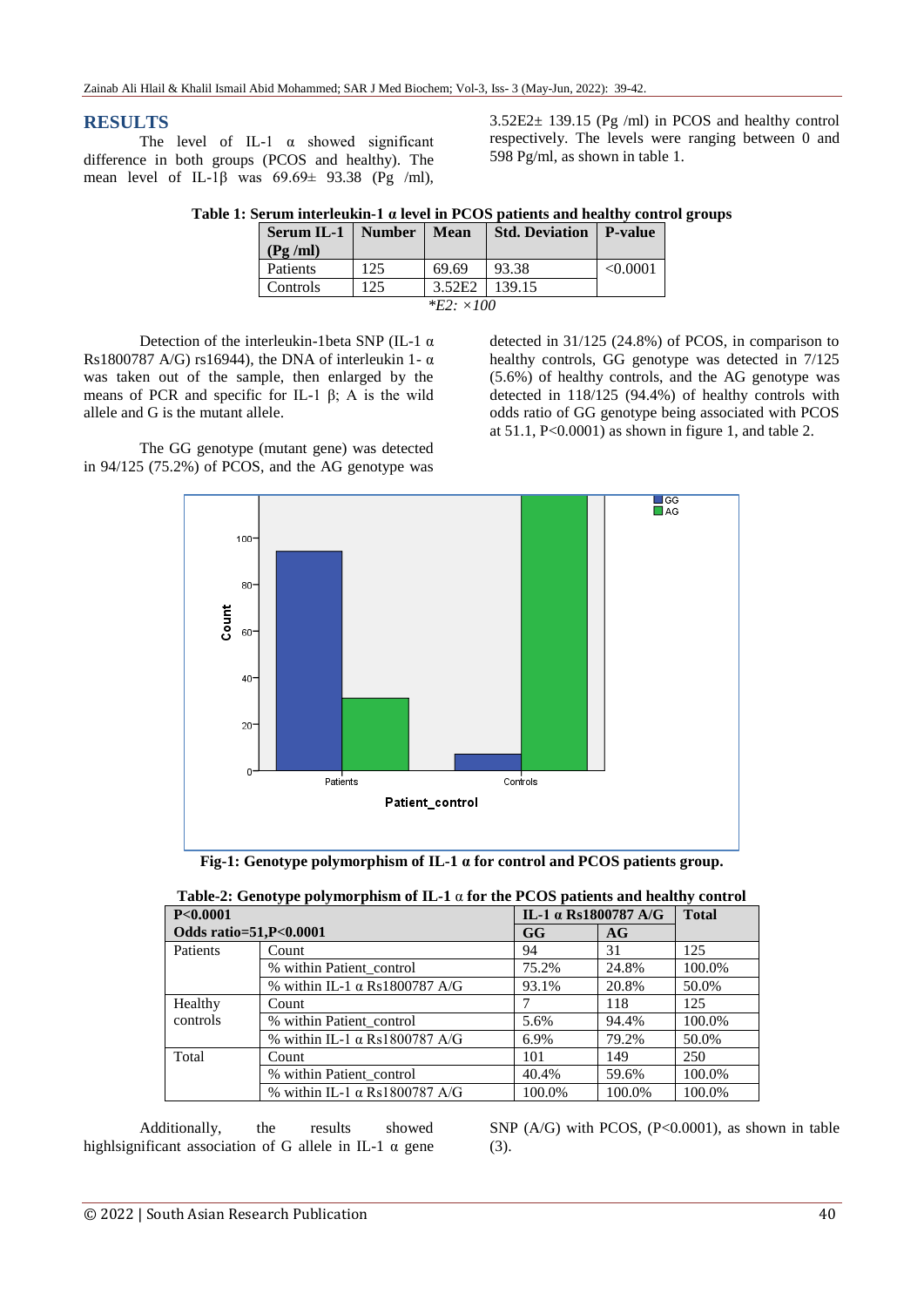| P<0.0001                 |                                      | IL-1 α Rs1800787 A/G |          | <b>Total</b> |  |
|--------------------------|--------------------------------------|----------------------|----------|--------------|--|
| Odds ratio=6.31,P<0.0001 |                                      | <b>G</b> allele      | A allele |              |  |
| Patients                 | Count                                | 219                  | 31       | 250          |  |
|                          | % within Patient_control             | 87.6%                | 12.4%    | 100.0%       |  |
|                          | % within IL-1 $\alpha$ Rs1800787 A/G | 62.4%                | 20.8%    | 50.0%        |  |
| Healthy controls         | Count                                | 132                  | 118      | 250          |  |
|                          | % within Patient_control             | 52,8%                | 47.2%    | 100.0%       |  |
|                          | % within IL-1 $\alpha$ Rs1800787 A/G | 37.6%                | 79.2%    | 50.0%        |  |
| Total                    | Count                                | 351                  | 149      | 500          |  |
|                          | % within Patient_control             | 70.2%                | 29.8%    | 100.0%       |  |
|                          | % within IL-1 $\alpha$ Rs1800787 A/G | 100.0%               | 100.0%   | 100.0%       |  |

**Table-3: Allele polymorphism of IL-1** α **for the PCOS patients and healthy control**

# **DISCUSSION**

Polycystic ovarian syndrome is clinically important not because of decreased fertility, but also because of long term metabolic and cardio-vascular disease. PCOS is commonly identified through polycystic ovaries, hirsutism, and anovulation. Often, PCOS is conversely affected with the insulin confrontation, obesity, and dyslipidemia; moreover, it carries an important threat to develop the metabolic squeal and the cardiovascular, this includes the metabolic syndrome as well as the diabetes [6].

In our study, the increasing in IL-1alpha may related to the the short of ovulate in PCSO women which match a study carried out by Zangeneh and his coworkers [4].

The IL-1 $\alpha$  inhibit estradiol production through the granulose cells of the ovary, while the beta type stimulate the secretion of basal progesterone in theca cells and granulose in follicles [6]. Three associated genes are consist in 2q12-13 chromosome, and they are 1L-1R, 1L-1 alpha, and 1L-1 beta which promote at - 511 position which correspond to PCSO protein [7], Which can be a predispose reason to the susceptibility of PCOS, this was found in Korean women as explained by in 2014 by Kim and his coworkers [8].

The distribution of genotypes of IL-1 α [Rs1800787](https://www.snpedia.com/index.php/Rs1800787) A/G between patients and health controls revealed very interesting results. There were very significant differences in IL-1  $\alpha$  [Rs1800787](https://www.snpedia.com/index.php/Rs1800787) A/G (A/G) between patients and controls with the majority of patients with GG genotypes being 75.2%, while most of the healthy controls carrying the AG genotype were 94.4% and most importantly, only small proportion of health controls have GG genotype were found in 5.6% and only 24.8% of PCOS patients with AG genotype, while AA genotype not detectible in both PCOS patients and healthy control groups. These results clearly indicate that the GG genotype is a risk factor for polycystic ovarian syndrome. Interestingly, the findings of this study indicated that individuals with IL-1  $\alpha$ [Rs1800787](https://www.snpedia.com/index.php/Rs1800787) A/G are 51 times more likely to have PCOS than AG genotype. This actually can be one of the valued genetic predictors for PCOS even many years before its onset [9, 10].

A recent study conducted in 2020 in Saudi Arabia showed highly comparable results in regard to IL-1  $\alpha$  Rs1800787 A/G genotype and PCOS [11].

# **Conflicts of interest**

The author declares that there are no conflicts of interest.

# **ACKNOWLEDGMENT**

The author would like to introduce his thanks and gratefulness to College of Medicine, University of Baghdad, Iraq.

# **Funding**

There is no source of any funding

# **Data Availability**

The data was obtained with the collaboration of College of Medicine, University of Baghdad, Iraq.

# **Ethic statement**

The researchers already have ethical clearance from all required institution and laboratories.

# **REFERENCES**

- 1. Larsen, C. M., Faulenbach, M., Vaag, A., Vølund, A., Ehses, J. A., Seifert, B., & Donath, M. Y. (2007). Interleukin-1–receptor antagonist in type 2 diabetes mellitus. *New England Journal of Medicine*, *356*(15), 1517-1526.
- 2. Guo, R., Zheng, Y., Yang, J., & Zheng, N. (2015). Association of TNF-alpha, IL-6 and IL-1beta gene polymorphisms with polycystic ovary syndrome: a meta-analysis. *BMC genetics*, *16*(1), 1-13.
- 3. Kolbus, A., Walch, K., Nagele, F., Wenzl, R., Unfried, G., & Huber, J. C. (2007). Interleukin-1 alpha but not interleukin-1 beta gene polymorphism is associated with polycystic ovary syndrome. *Journal of reproductive immunology*, *73*(2), 188-193.
- 4. Zangeneh, F. Z., Naghizadeh, M. M., & Masoumi, M. (2017). Polycystic ovary syndrome and circulating inflammatory markers. *International Journal of Reproductive BioMedicine*, *15*(6), 375.
- 5. Escobar-Morreale, H. F., Luque-Ramírez, M., & San Millán, J. L. (2005). The molecular-genetic basis of functional hyperandrogenism and the